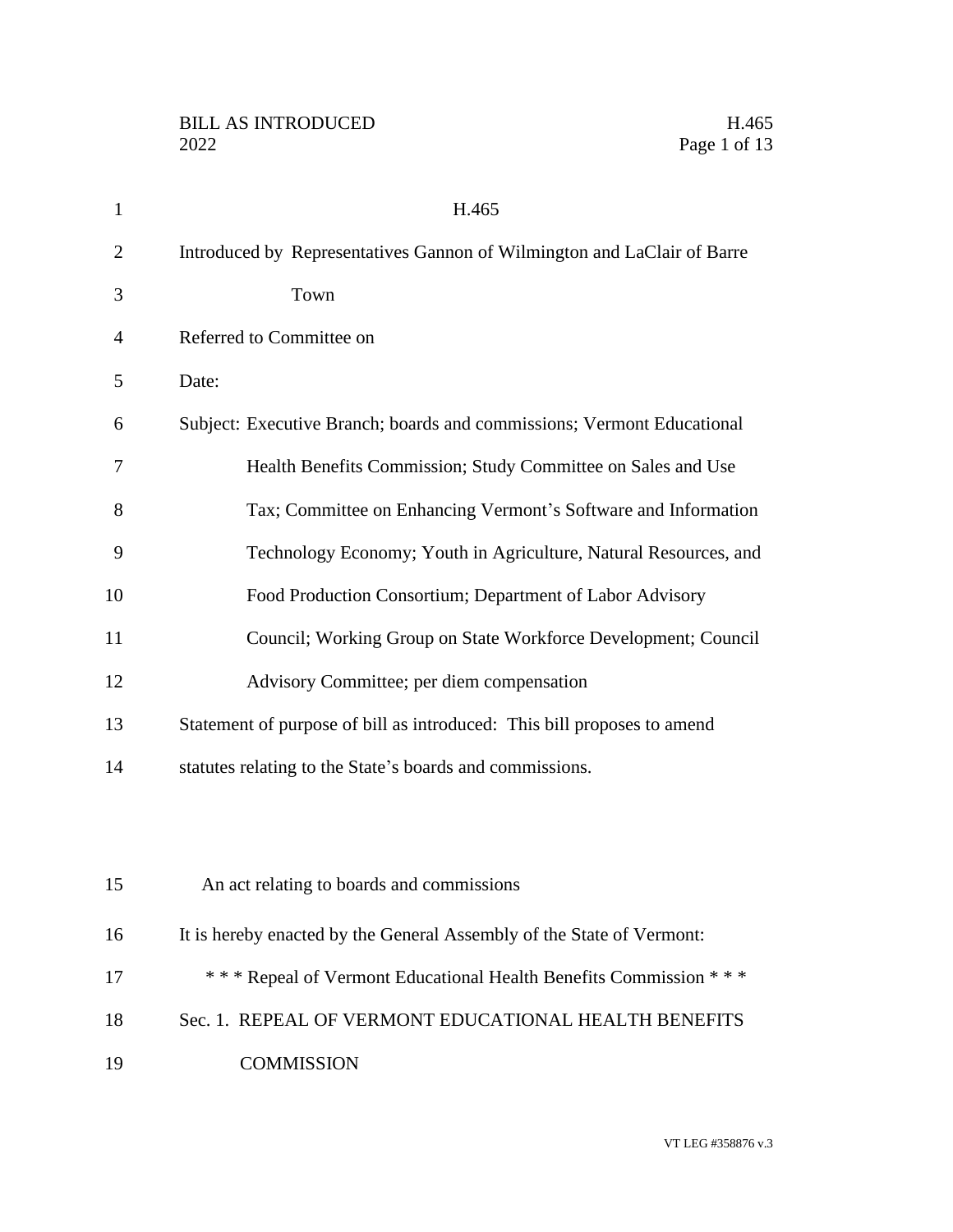| 1              | 2017 Acts and Resolves No. 85, Sec. H.7 (Vermont Educational Health       |
|----------------|---------------------------------------------------------------------------|
| $\overline{2}$ | Benefits Commission) is repealed.                                         |
| 3              | *** Repeal of Study Committee on Sales and Use Tax ***                    |
| 4              | Sec. 2. REPEAL OF STUDY COMMITTEE ON SALES AND USE TAX                    |
| 5              | 2012 Acts and Resolves No. 143, Sec. 53 (study committee on sales and use |
| 6              | tax) is repealed.                                                         |
| 7              | *** Repeal of Committee on Enhancing Vermont's Software and               |
| 8              | Information Technology Economy * * *                                      |
| 9              | Sec. 3. REPEAL OF ENHANCING VERMONT'S SOFTWARE AND                        |
| 10             | <b>INFORMATION TECHNOLOGY ECONOMY</b>                                     |
| 11             | 2012 Acts and Resolves No. 143, Sec. 53a (enhancing Vermont's software    |
| 12             | and information technology economy) is repealed.                          |
| 13             | *** Repeal of Youth in Agriculture, Natural Resources, and                |
| 14             | Food Production Consortium * * *                                          |
| 15             | Sec. 4. 21 V.S.A. chapter 14 is amended to read:                          |
| 16             | CHAPTER 14. YOUTH IN AGRICULTURE, NATURAL RESOURCES,                      |
| 17             | AND FOOD PRODUCTION                                                       |
| 18             | § 1151. LEGISLATIVE FINDINGS AND PURPOSE                                  |
| 19             | (a) The General Assembly finds that:                                      |
| 20             | (1) Agriculture, natural resources, and food production play a central    |
| 21             | role in the economy and culture of Vermont.                               |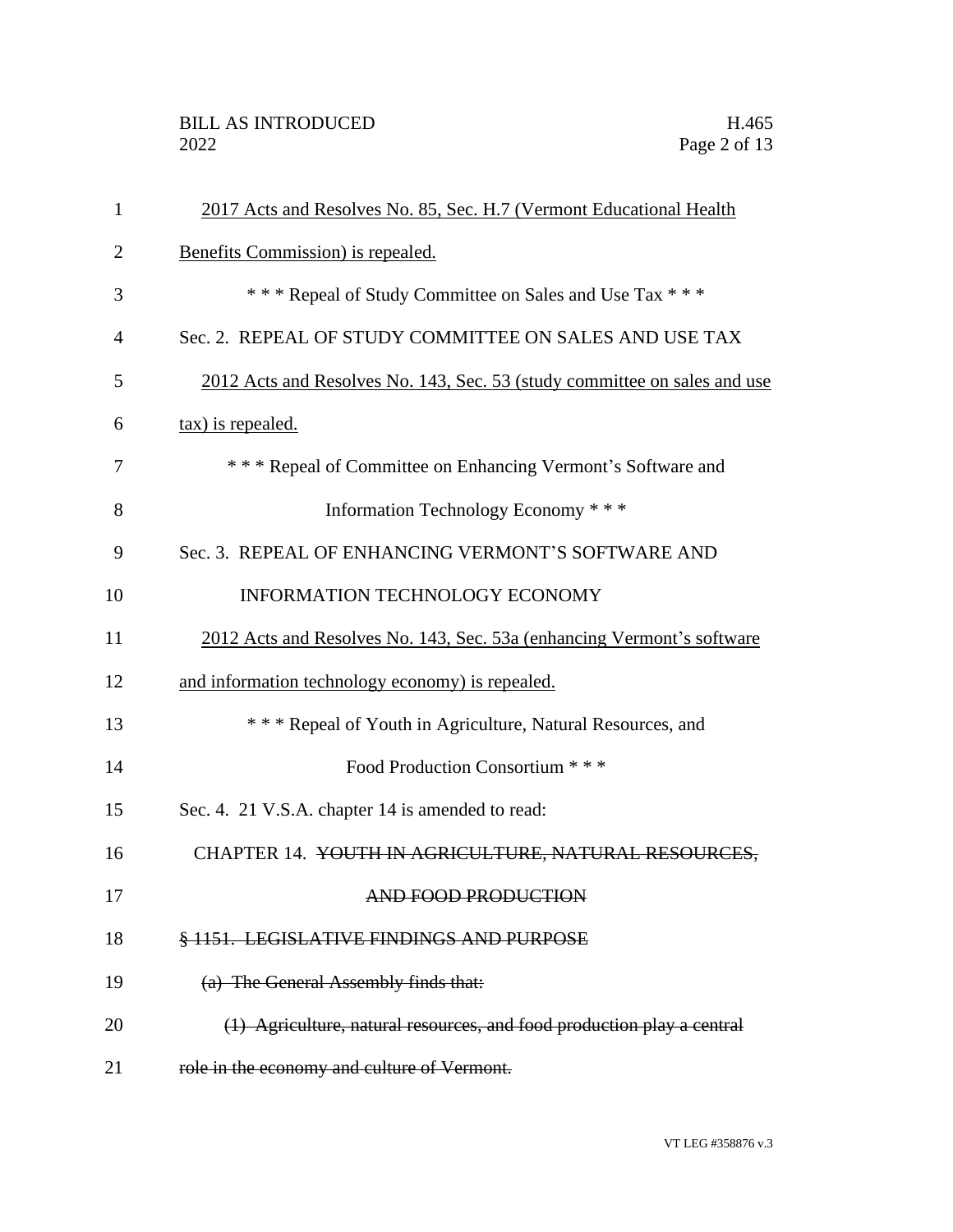# BILL AS INTRODUCED H.465<br>2022 Page 3 of 13

| 1  | (2) Farms and farm-based industries are experiencing an ever-increasing          |
|----|----------------------------------------------------------------------------------|
| 2  | need for workers who are willing to work the hours involved in farming and       |
| 3  | who have the multiple skills necessary to handle successfully the multiple and   |
| 4  | varied responsibilities of farming.                                              |
| 5  | (3) Farms have always provided the environment for youth to acquire              |
| 6  | workplace skills such as responsibility, creativity, and initiative and          |
| 7  | occupational skills ranging from plant and animal science to economics and to    |
| 8  | grow therefore into sought after workers by a wide variety of employers.         |
| 9  | (4) Programs such as the Farm Youth Corps have provided the                      |
| 10 | infrastructure that is necessary to connect youth to careers in agriculture,     |
| 11 | natural resources, and food production.                                          |
| 12 | (5) Programs that have provided youth with the opportunity to work on            |
| 13 | farms have declined due to reductions in federal funding.                        |
| 14 | (b) Therefore, it is the purpose of this chapter to create and support           |
| 15 | programs for youth that will engage them in agriculture, natural resources, and  |
| 16 | food production in order to:                                                     |
| 17 | (1) Provide them an opportunity to engage in work that provides them             |
| 18 | with hands-on learning and allows them to develop a strong work ethic and        |
| 19 | vital workplace and occupational skills that will be valuable in any career they |
| 20 | might pursue.                                                                    |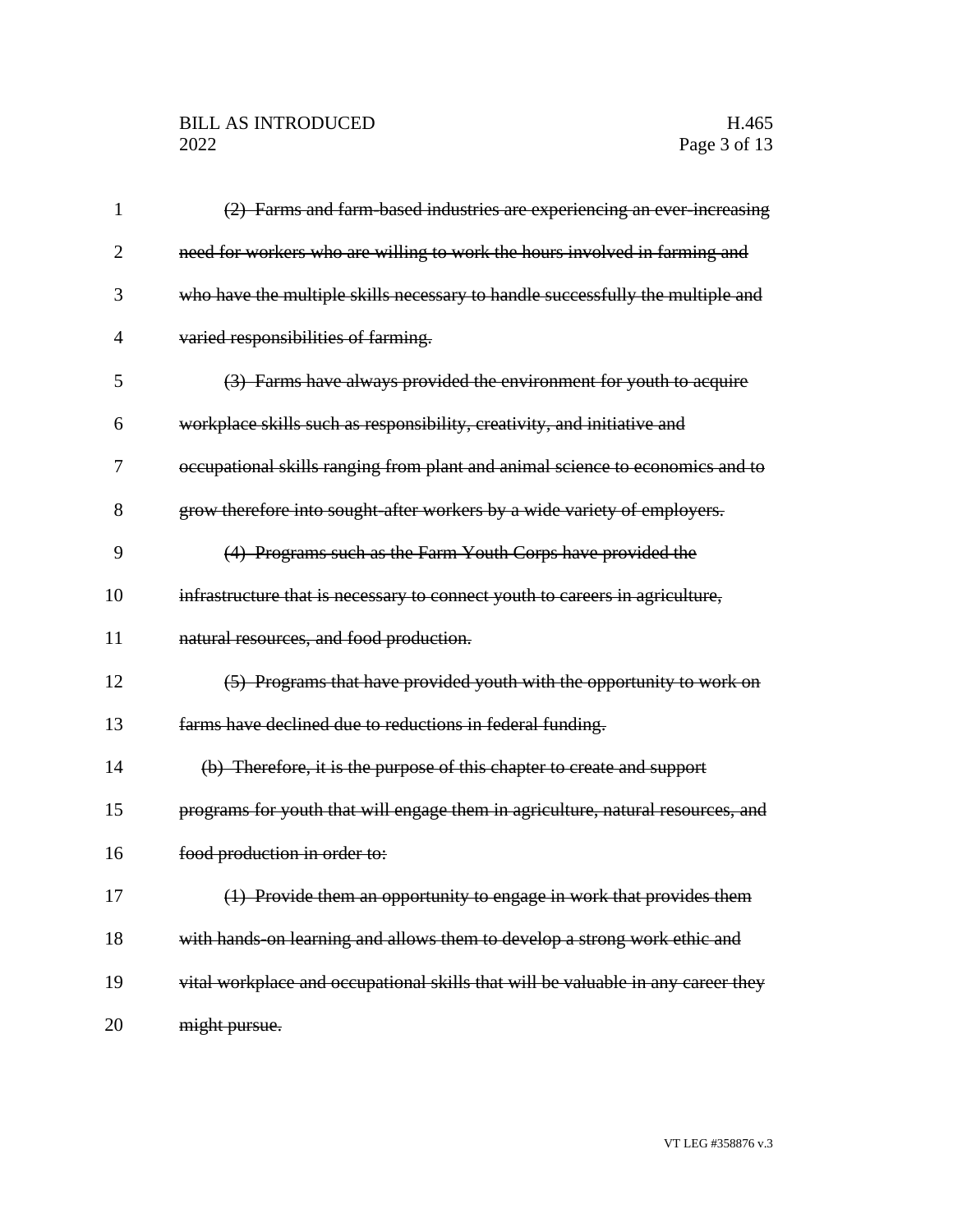# BILL AS INTRODUCED H.465<br>2022 Page 4 of 13

| 1              | (2) Encourage youth to pursue pathways to careers in agriculture,               |
|----------------|---------------------------------------------------------------------------------|
| $\overline{2}$ | natural resources, and food production.                                         |
| 3              | (3) Provide farmers with young short term workers and the opportunity           |
| $\overline{4}$ | to mentor future, long-term employees.                                          |
| 5              | (4) Ensure that youth are aware of the benefits of agriculture, natural         |
| 6              | resources, and food production to themselves and to Vermont.                    |
| 7              | § 1152. YOUTH IN AGRICULTURE, NATURAL RESOURCES, AND                            |
| 8              | FOOD PRODUCTION CONSORTIUM; CREATION                                            |
| 9              | (a) There is created a Youth in Agriculture, Natural Resources, and Food        |
| 10             | Production Consortium of program providers in order that programs to build      |
| 11             | pathways to careers in agriculture, natural resources, and food production may  |
| 12             | be connected, developed, and supported in a coordinated manner. The             |
| 13             | Consortium shall comprise employees of the Department of Labor assigned by      |
| 14             | the Commissioner of Labor; employees of the Agency of Education assigned        |
| 15             | by the Secretary of Education; employees of the Agency of Agriculture, Food     |
| 16             | and Markets appointed by the Secretary of Agriculture, Food and Markets;        |
| 17             | employees of the Agency of Natural Resources appointed by the Secretary of      |
| 18             | Natural Resources; representatives of the Extension Service of the University   |
| 19             | of Vermont selected by the Service; and representatives from agriculture, food, |
| 20             | and natural resources businesses appointed by the Secretary of Agriculture,     |
| 21             | Food and Markets.                                                               |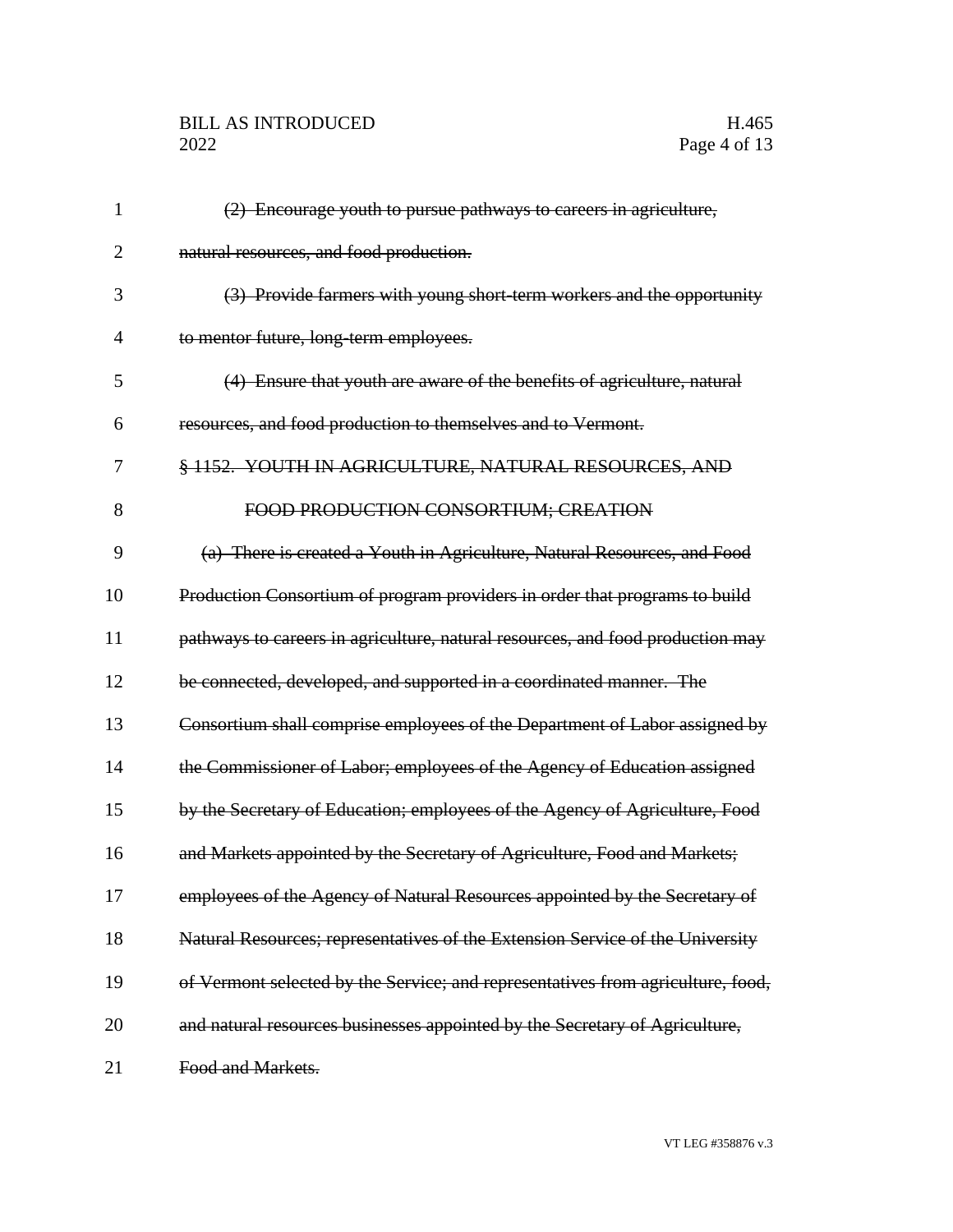# BILL AS INTRODUCED H.465<br>2022 Page 5 of 13

| 1              | (b) The consortium shall be attached to the Department of Labor for            |
|----------------|--------------------------------------------------------------------------------|
| $\overline{2}$ | administrative support. It shall elect its own chair and meet as required to   |
| 3              | fulfill its obligations under this chapter.                                    |
| $\overline{4}$ | § 1153. YOUTH IN AGRICULTURE, NATURAL RESOURCES, AND                           |
| 5              | FOOD PRODUCTION CONSORTIUM; POWERS AND DUTIES                                  |
| 6              | (a) The Consortium shall be charged with the oversight of the development      |
| 7              | and coordination of programs in agriculture, natural resources, and food       |
| 8              | production, and education to connect youths' experiences in agriculture,       |
| 9              | natural resources, and food production to their in-school learning and develop |
| 10             | pathways for pursuing further education related to agriculture or natural      |
| 11             | resources. It shall seek to coordinate and connect programs around common      |
| 12             | standards, coordinate resources, provide a clearinghouse for information and   |
| 13             | technical assistance, establish a strong business and education partnership,   |
| 14             | identify missing components of the system, and oversee funds made available    |
| 15             | for the express purpose of implementing these pathways. It shall endeavor to   |
| 16             | sustain and expand programming in agriculture, natural resources, and food     |
| 17             | production on a statewide basis in order to affect middle and secondary school |
| 18             | students in Vermont. The Consortium shall seek to ensure the effectiveness of  |
| 19             | all the programs in reaching large numbers of students, and in so far as       |
| 20             | possible, seek to provide programs in all regions of the State through a       |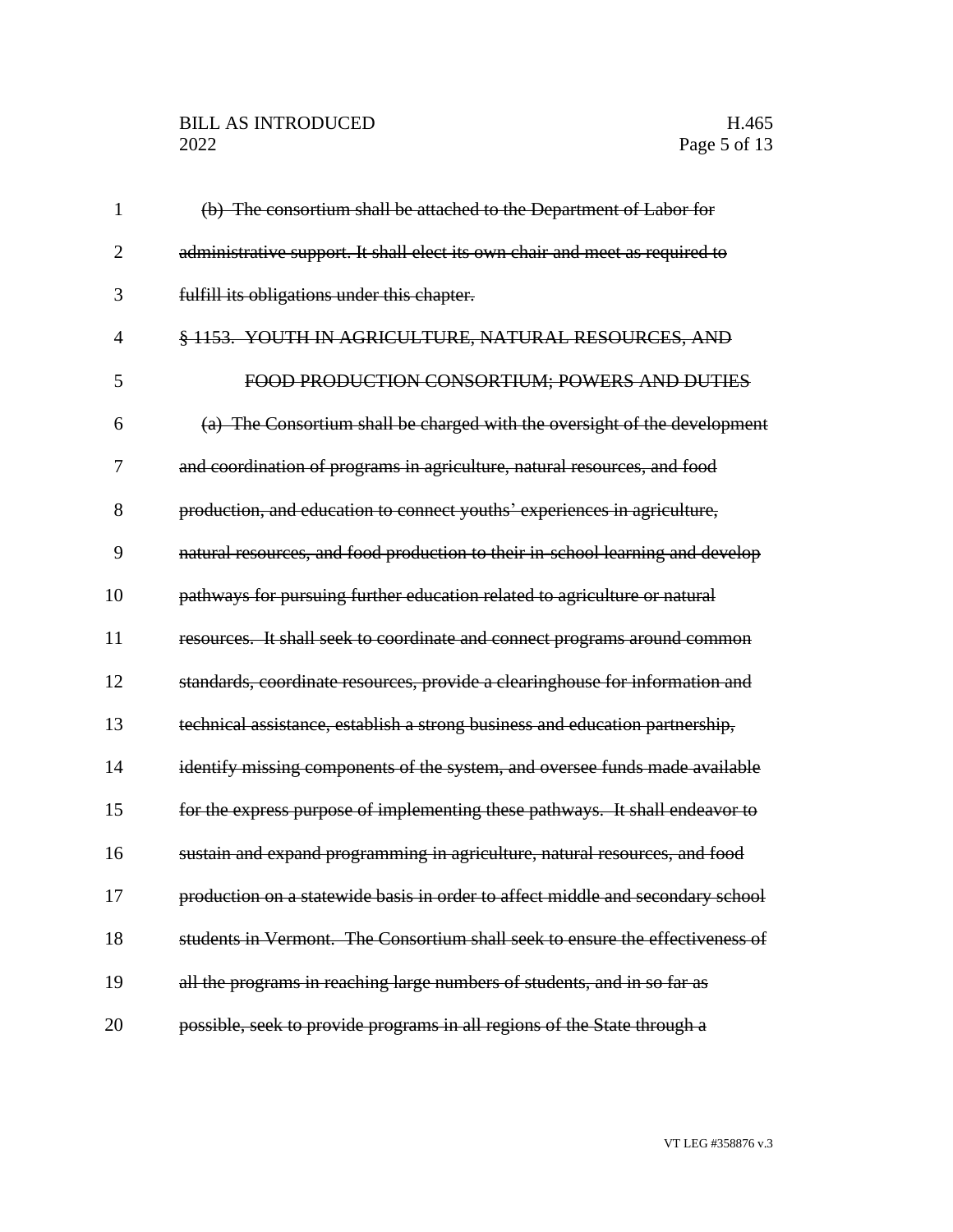# BILL AS INTRODUCED H.465<br>2022 Page 6 of 13

| $\mathbf{1}$   | statewide system with uniform availability, eligibility, and funding            |
|----------------|---------------------------------------------------------------------------------|
| $\overline{2}$ | requirements to make such opportunities available to all students.              |
| 3              | (b) Among the programs to be reviewed and coordinated by the                    |
| $\overline{4}$ | Consortium are projects that involve agriculture and the environment;           |
| 5              | programs within the elementary and middle school system that provide hands-     |
| 6              | on learning, such as "Ag in the Classroom" sponsored by the Agency of           |
| 7              | Agriculture, Food and Markets, and "Forest, Fields, and Futures" sponsored by   |
| 8              | UVM Extension; and secondary school programs in agriculture and natural         |
| 9              | resources-related areas in education; "Smokeyhouse" and other career            |
| 10             | technical education, agriculture, and natural resources programs offered by     |
| 11             | high schools and regional CTE centers. In addition, it shall review and         |
| 12             | coordinate programs such as the Youth Conservation Corps and the Farm           |
| 13             | Youth Corps of the Department of Labor, which has offered summer                |
| 14             | employment for students on farms, and other summer employment programs          |
| 15             | and alternative programs for in-school youth operated outside the public school |
| 16             | funding system.                                                                 |
| 17             | (e) [Repealed.] [Repealed.]                                                     |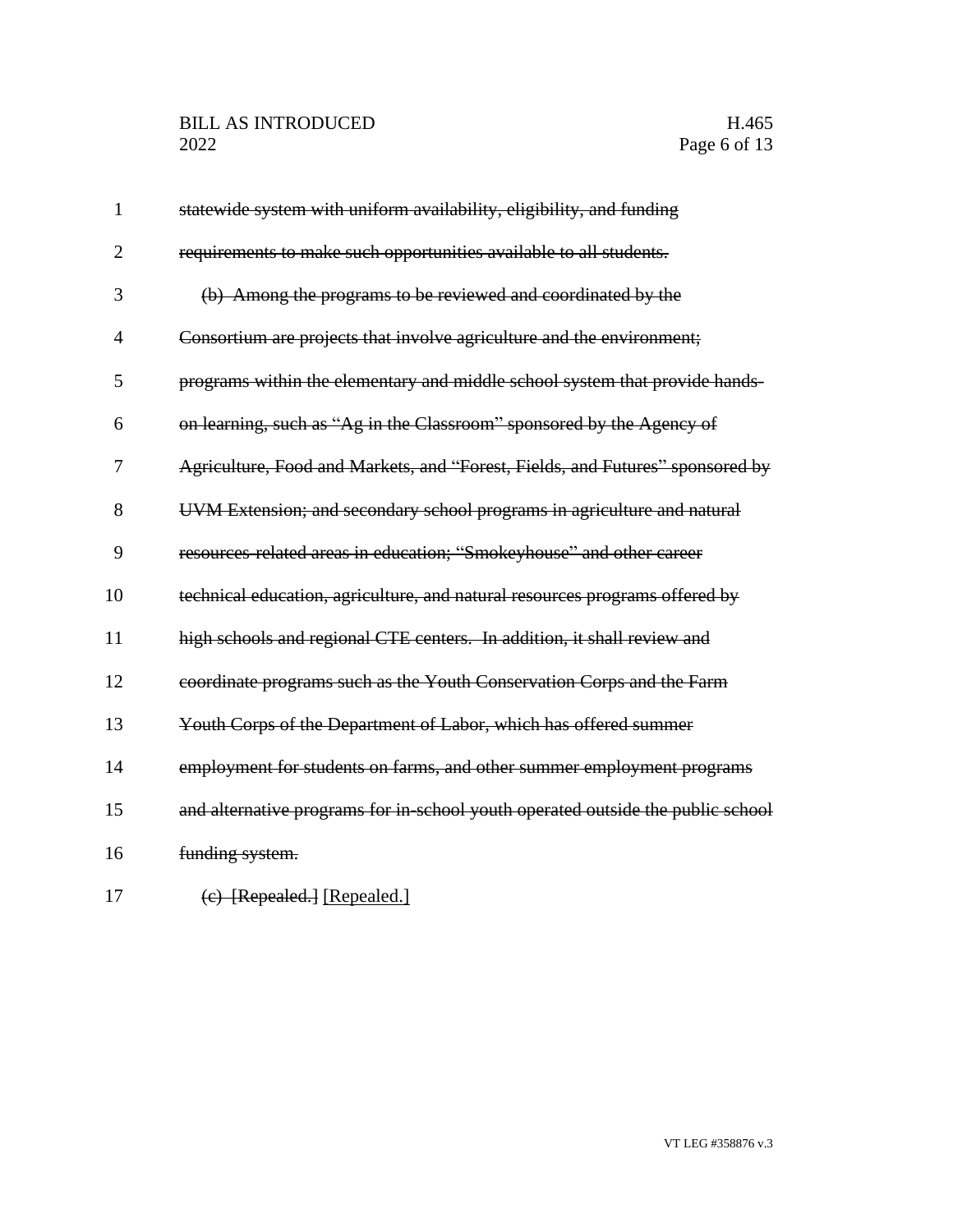# BILL AS INTRODUCED H.465<br>2022 Page 7 of 13

| $\mathbf{1}$   | *** Repeal of the Department of Labor Advisory Council ***                      |
|----------------|---------------------------------------------------------------------------------|
| $\overline{2}$ | Sec. 5. 21 V.S.A. § 1306 is amended to read:                                    |
| 3              | § 1306. ADVISORY COUNCIL; MEMBERS; TERMS                                        |
| 4              | (a) The Governor shall appoint a State Department of Labor Advisory             |
| 5              | Council composed of eight members from the general public to include four       |
| 6              | employer representatives and four employee representatives who may fairly be    |
| 7              | regarded as employees because of their vocations, employment, and               |
| 8              | affiliations. Appointment of the four employee representatives, at least one of |
| 9              | whom shall have experience in workers' compensation law and one of whom         |
| 10             | shall be a member of a building trade, shall be made from a list of qualified   |
| 11             | individuals submitted by the Vermont State Labor Council, the Vermont State     |
| 12             | Employees' Association, and the Vermont National Education Association.         |
| 13             | Appointment of the four employer representatives shall be made from a list of   |
| 14             | qualified individuals submitted by the Vermont Chamber of Commerce,             |
| 15             | Associated General Contractors of Vermont, and Vermont Businesses for           |
| 16             | Social Responsibility. The Council members shall be appointed for staggered     |
| 17             | terms of four years. The Council shall meet at least three times a year.        |
| 18             | (b) The Council shall advise the Commissioner regarding formulating             |
| 19             | policies by discussing the problems related to the functions and duties of the  |
| 20             | Department in order to develop impartial solutions and approaches to these      |
| 21             | issues.                                                                         |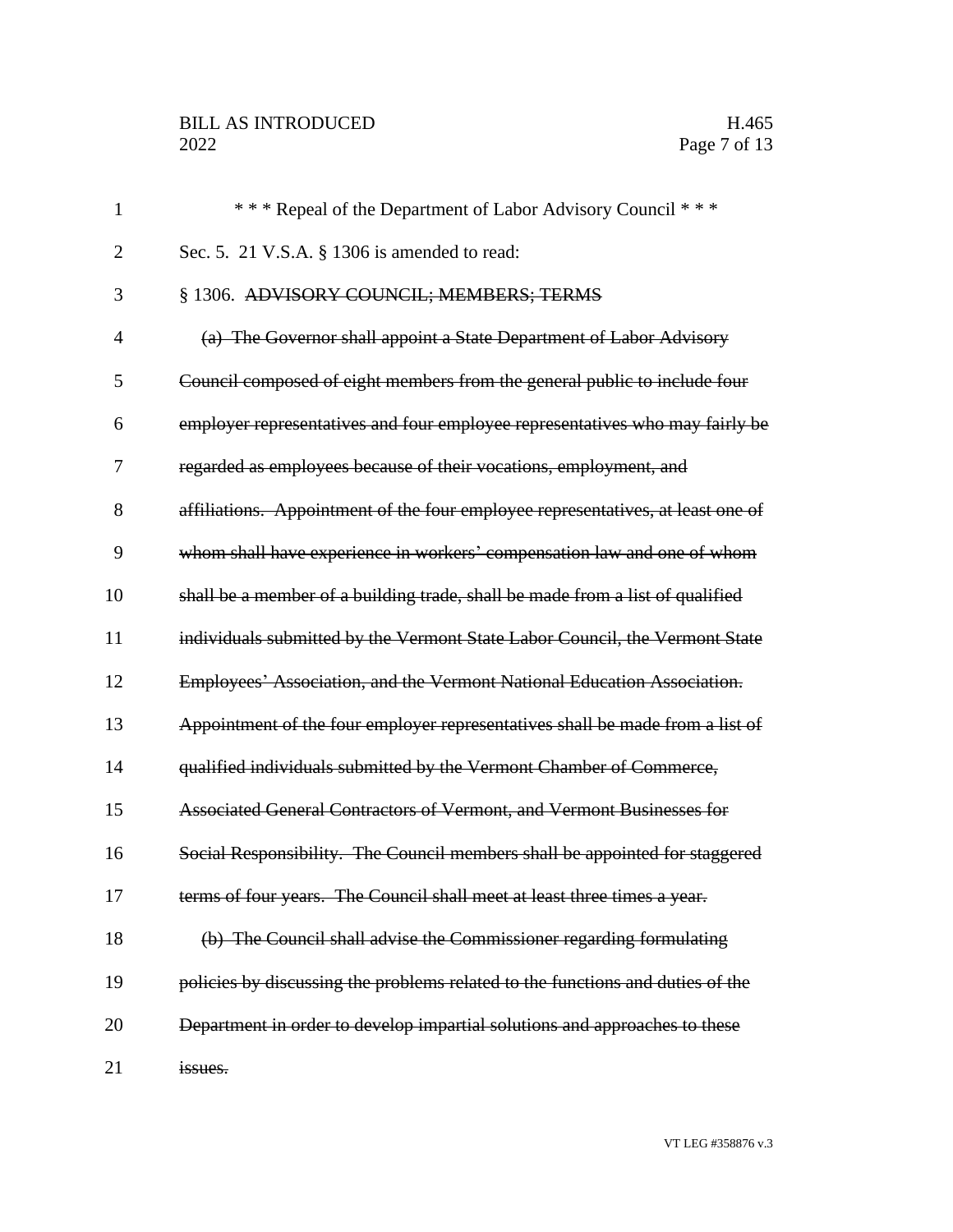| 1  | (e) The Commissioner may establish subcommittees composed solely of            |
|----|--------------------------------------------------------------------------------|
| 2  | labor or management representatives and use a portion of the Council's         |
| 3  | meeting time to meet with these subcommittees.                                 |
| 4  | (d) Each member of the Council who is not a salaried official or State         |
| 5  | employee or is not otherwise compensated through employment for attending      |
| 6  | Council meetings is entitled to per diem compensation and reimbursement for    |
| 7  | expenses as provided in 32 V.S.A. § 1010. [Repealed.]                          |
| 8  | *** Repeal of Working Group on State Workforce Development ***                 |
| 9  | Sec. 6. REPEAL OF WORKING GROUP ON STATE WORKFORCE                             |
| 10 | <b>DEVELOPMENT</b>                                                             |
| 11 | 2017 Acts and Resolves No. 69, Sec. E.1 (State workforce development           |
| 12 | system; report) is repealed.                                                   |
| 13 | *** Repeal of Council Advisory Committee ***                                   |
| 14 | Sec. 7. 20 V.S.A. § 2410 is amended to read:                                   |
| 15 | § 2410. COUNCIL ADVISORY COMMITTEE                                             |
| 16 | (a) Creation. There is created the Council Advisory Committee to provide       |
| 17 | advice to the Council regarding its duties under this subchapter.              |
| 18 | (1) The Committee shall specifically advise and assist the Council in          |
| 19 | developing procedures to ensure that allegations of unprofessional conduct by  |
| 20 | law enforcement officers are investigated fully and fairly, and to ensure that |
| 21 | appropriate action is taken in regard to those allegations.                    |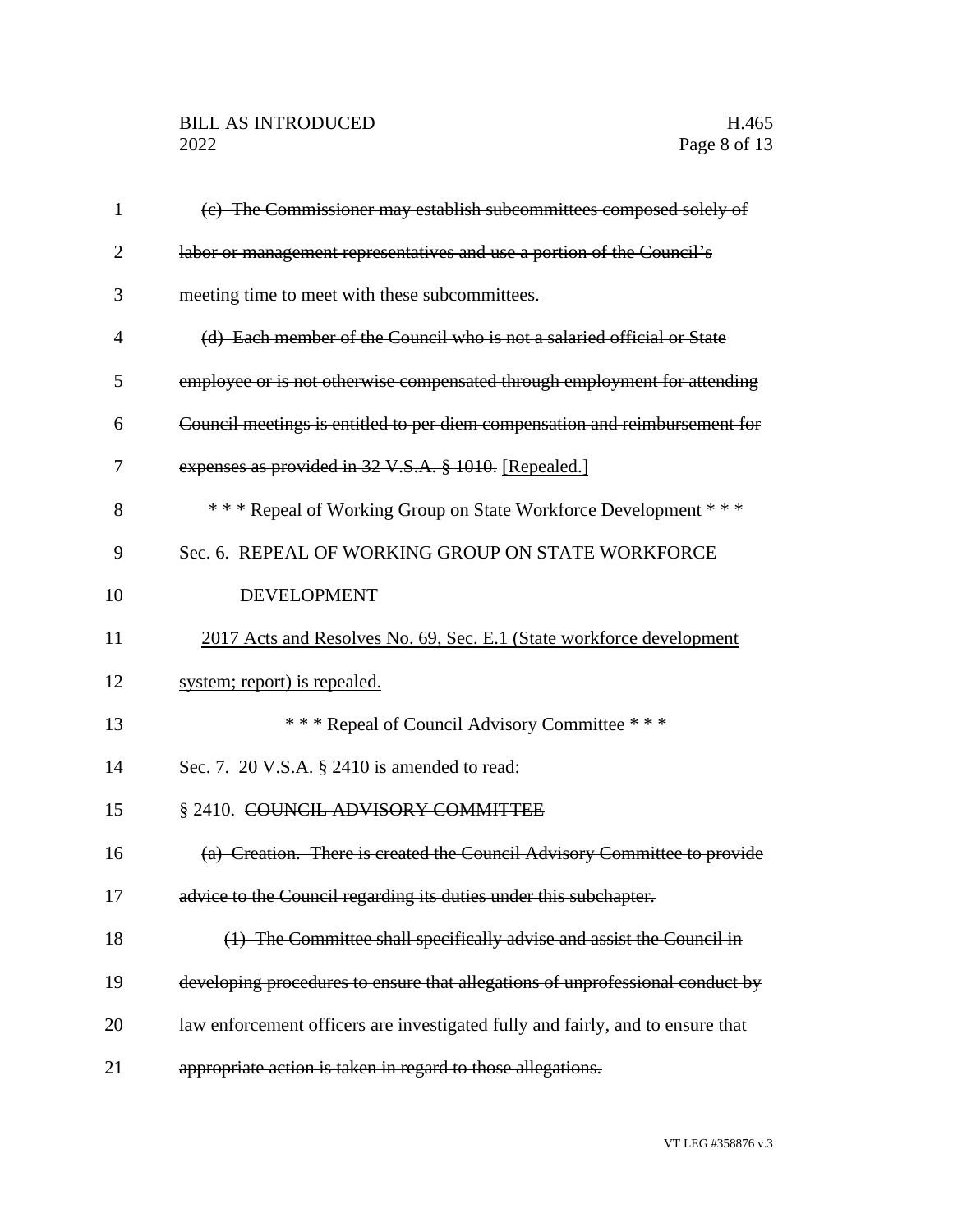| $\mathbf{1}$   | (2) The Committee shall be advisory only and shall not have any               |
|----------------|-------------------------------------------------------------------------------|
| $\overline{2}$ | decision-making authority.                                                    |
| 3              | (b) Membership. The Committee shall be composed of five individuals           |
| $\overline{4}$ | appointed by the Governor. The Governor may solicit recommendations for       |
| 5              | appointments from the Chair of the Council.                                   |
| 6              | (1) Four of these members shall be public members who during                  |
| 7              | incumbency shall not serve and shall have never served as a law enforcement   |
| 8              | officer or corrections officer and shall not have an immediate family member  |
| 9              | who is serving or has ever served as either of those officers.                |
| 10             | (2) One of these members shall be a retired law enforcement officer.          |
| 11             | (c) Assistance. The Executive Director of the Council or designee shall       |
| 12             | attend Committee meetings as a resource for the Committee.                    |
| 13             | (d) Reimbursement. Members of the Committee who are not employees of          |
| 14             | the State of Vermont and who are not otherwise compensated or reimbursed      |
| 15             | for their attendance shall be entitled to per diem compensation and           |
| 16             | reimbursement of expenses pursuant to 32 V.S.A. § 1010 for not more than      |
| 17             | five meetings per year. Such payments shall be derived from the budget of the |
| 18             | Council. [Repealed.]                                                          |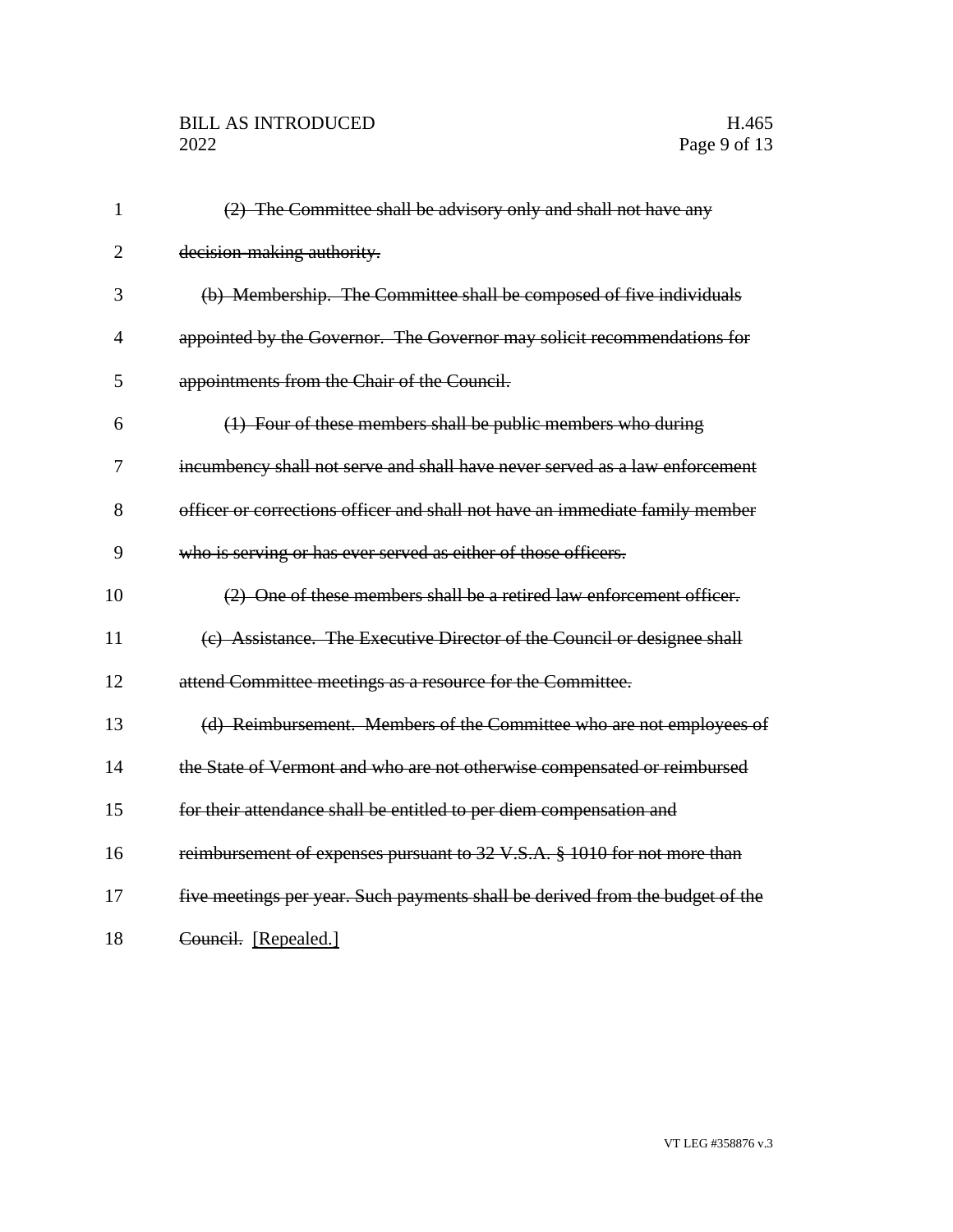# BILL AS INTRODUCED H.465<br>2022 Page 10 of 13

| 1  | *** Boards and Commissions Per Diem Compensation ***                            |
|----|---------------------------------------------------------------------------------|
| 2  | Sec. 8. 32 V.S.A. § 1010 is amended to read:                                    |
| 3  | § 1010. MEMBERS OF CERTAIN BOARDS                                               |
| 4  | (a) Except for those members serving ex officio or otherwise regularly          |
| 5  | employed by the State, the members of the following boards shall be entitled to |
| 6  | receive \$50.00 in per diem compensation:                                       |
| 7  | (1) Board of Bar Examiners                                                      |
| 8  | (2) Board of Libraries                                                          |
| 9  | (3) Vermont Milk Commission                                                     |
| 10 | (4) Board of Education                                                          |
| 11 | (5) State Board of Health                                                       |
| 12 | (6) Emergency Board                                                             |
| 13 | (7) Board of Liquor and Lottery                                                 |
| 14 | (8) Human Services Board                                                        |
| 15 | (9) State Fish and Wildlife Board                                               |
| 16 | (10) State Board of Mental Health                                               |
| 17 | (11) Vermont Employment Security Board                                          |
| 18 | (12) Capitol Complex Commission                                                 |
| 19 | (13) Natural Gas and Oil Resources Board                                        |
| 20 | (14) Transportation Board                                                       |
| 21 | (15) Vermont Veterans' Home Board of Trustees                                   |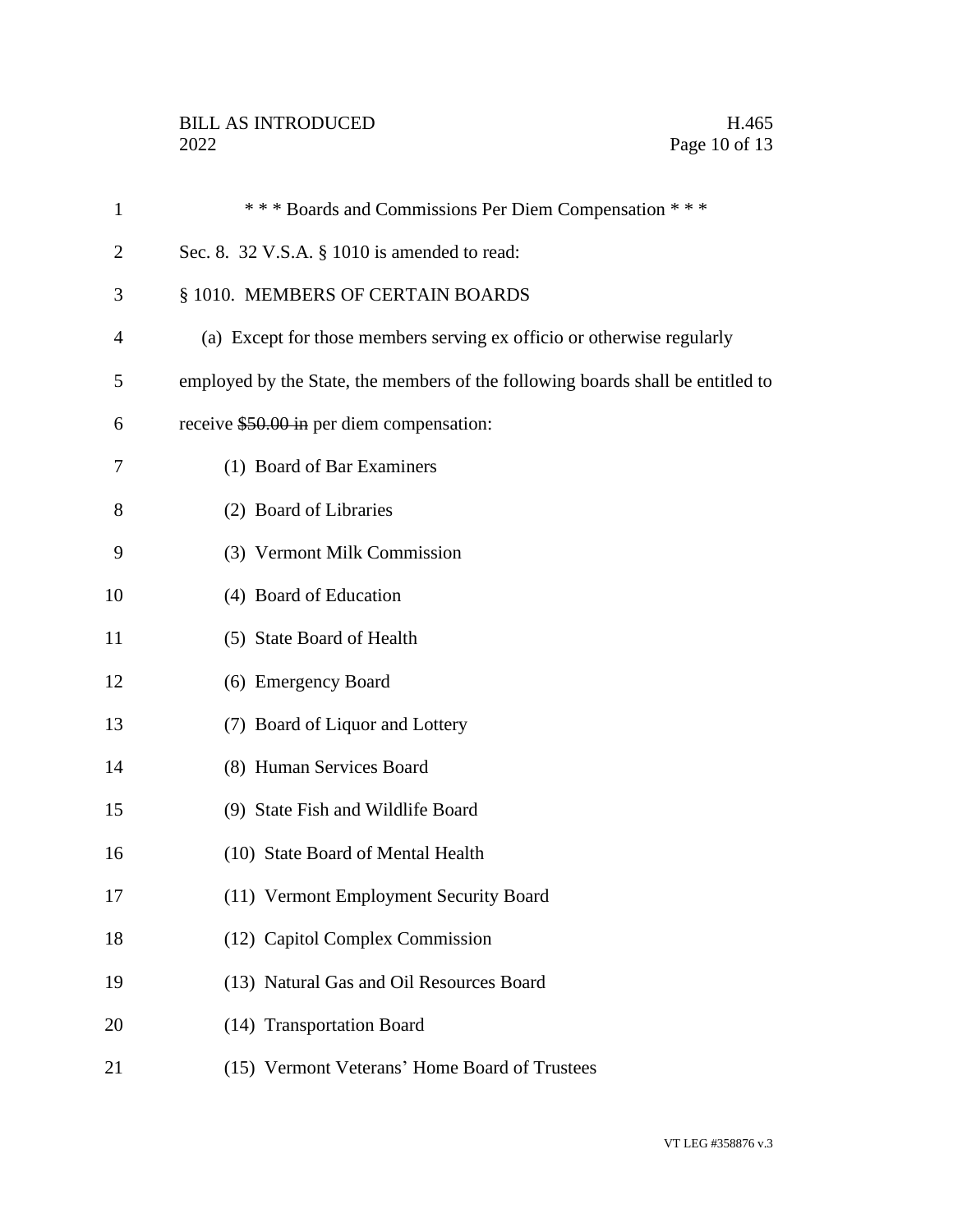| 1              | (16) Advisory Council on Historic Preservation                                   |
|----------------|----------------------------------------------------------------------------------|
| $\overline{2}$ | (17) The Electricians' Licensing Board                                           |
| 3              | $(18)$ [Repealed.]                                                               |
| $\overline{4}$ | (19) Emergency Personnel Survivors Benefit Review Board                          |
| 5              | (20) Community High School of Vermont Board                                      |
| 6              | (21) Parole Board                                                                |
| 7              | $(b)(1)$ Notwithstanding any other provision of law, members of                  |
| 8              | professional or occupational licensing boards or commissions, advisory boards    |
| 9              | or commissions, appeals boards, promotional boards, interstate boards,           |
| 10             | supervisory boards and councils, or any other boards, commissions, or similar    |
| 11             | entities that are not listed in subsection (a) of this section but are otherwise |
| 12             | entitled by act of the General Assembly to receive per diem compensation,        |
| 13             | shall be entitled to receive per diem compensation in the amount of \$50.00 per  |
| 14             | day for each day devoted to official duties. This subsection shall not reduce    |
| 15             | the amount of per diem compensation provided by act of the General               |
| 16             | Assembly to members of boards or commissions entitled to receive more than       |
| 17             | \$50.00 per day.                                                                 |
| 18             | (2) "Per diem" means the amount of compensation to which a member                |
| 19             | of a statutory board or commission is entitled for.                              |
| 20             | $(A)$ attendance at a regular or special meeting of such board or                |
| 21             | commission or any committee thereof; or                                          |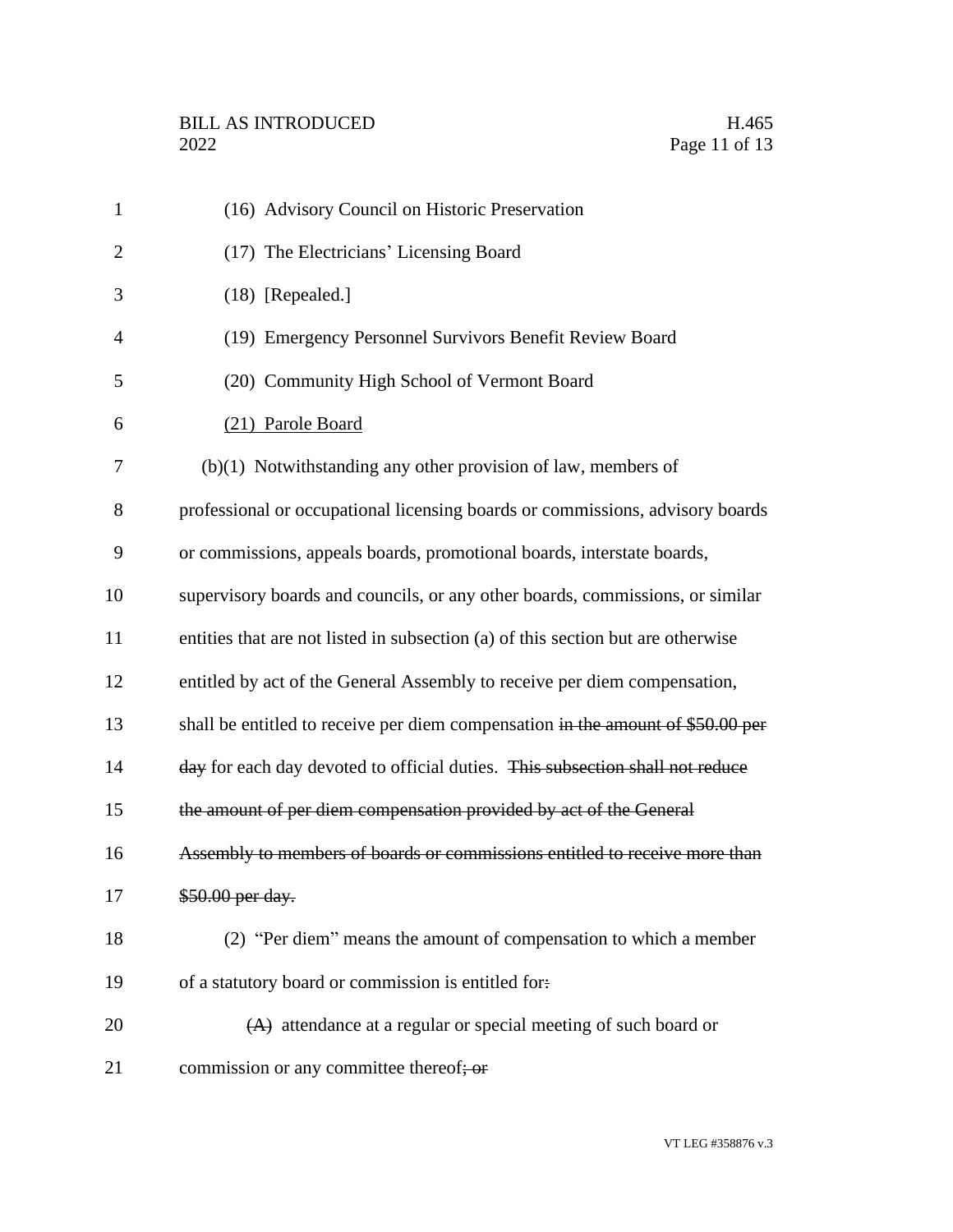# BILL AS INTRODUCED H.465<br>2022 Page 12 of 13

| $\mathbf{1}$   | (B) performance of other duties directly related to the efficient                |
|----------------|----------------------------------------------------------------------------------|
| $\overline{2}$ | conduct of necessary board business as assigned and approved by the              |
| 3              | chairperson, provided that payment for such duties shall be at the per diem rate |
| $\overline{4}$ | prorated for actual time spent performing duties. Proration shall be calculated  |
| 5              | based on an eight-hour day. Under no circumstances shall the daily payment       |
| 6              | exceed the per diem amount.                                                      |
| 7              | (c) The members of the boards and commissions, including those members           |
| 8              | serving ex officio or otherwise regularly employed by the State, shall be        |
| 9              | entitled to receive their actual and necessary expenses when away from home      |
| 10             | or office upon their official duties.                                            |
| 11             | (d) Notwithstanding the provisions of subsections (a) and (b) of this            |
| 12             | section, a member shall not be entitled to receive State per diem compensation   |
| 13             | for any meeting or other official duty for which specific compensation is        |
| 14             | provided by another source.                                                      |
| 15             | (e) The budget report of the Governor for each fiscal year shall contain a       |
| 16             | separate schedule disclosing the current per diem compensation and allowable     |
| 17             | expense reimbursement for appointed members of all boards, commissions,          |
| 18             | councils, and committees and all other statutory-created management, policy      |
| 19             | making, or advisory bodies of the Executive Branch who do not receive a          |
| 20             | salary, whether appointed by the Governor or not, and the recommendations        |
| 21             | for the next fiscal year. The appropriations committees of the General           |